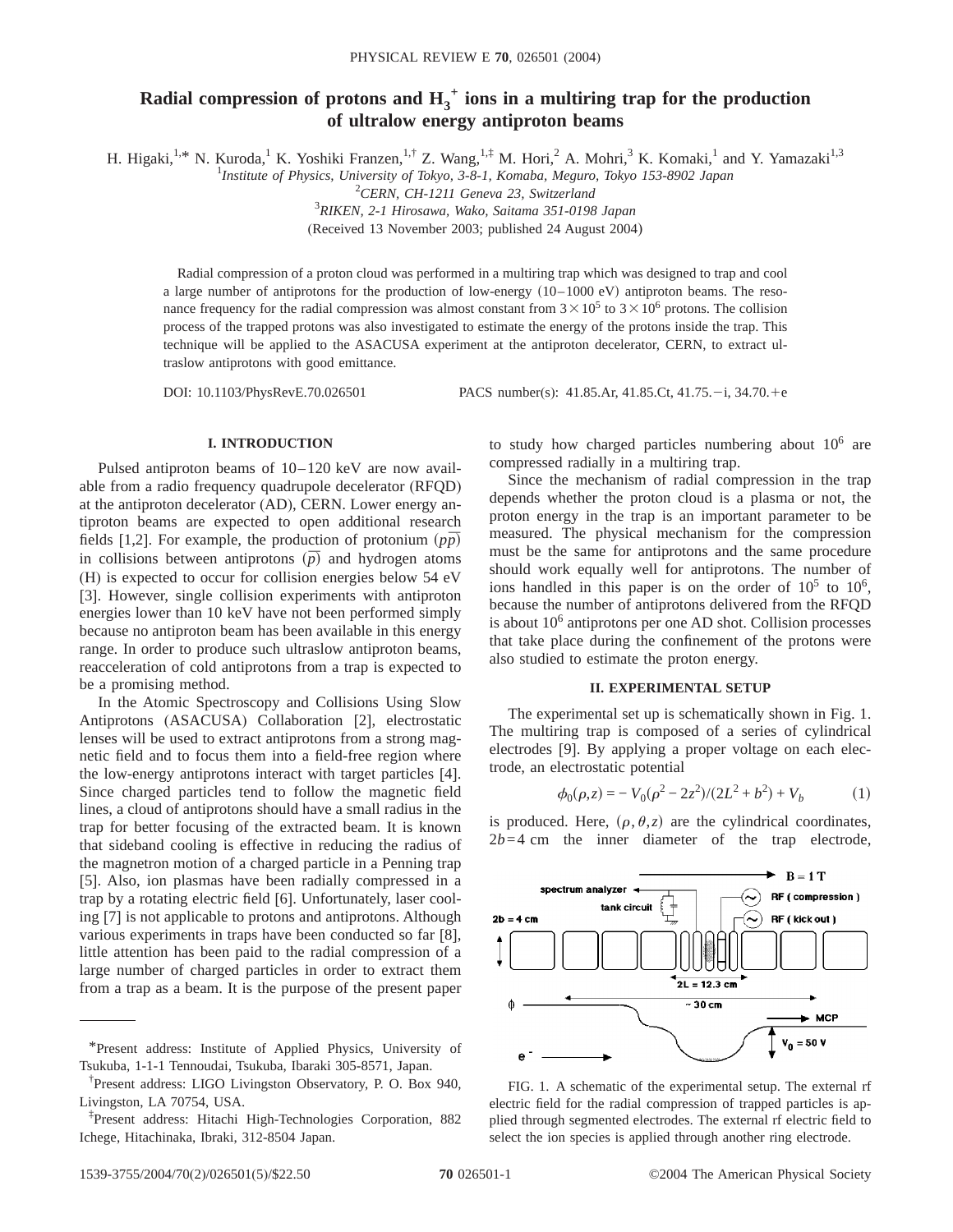$2L=12.3$  cm the axial length of the trap,  $V_0$  the trap depth, and  $V_b$  the bias voltage of the trap which controls the energy of the extracted charged particles. In the present experiment, *V*<sub>0</sub> was 50 V and *V*<sub>b</sub> was varied from −1000 to +1000 V. The axial harmonic oscillation frequency of a charged particle with a charge *e* and a mass *M* in the trap is given by  $f<sub>z</sub>$  $=\sqrt{4eV_0/M(2L^2+b^2)}/2\pi$ . The trap was immersed in a uniform axial magnetic field  $B=10$  kG.

The bore tube housing the trap was cooled to 30 K. The partial residual gas pressure measured outside the cold region was  $\approx$ 7.0 $\times$ 10<sup>-10</sup> torr of H<sub>2</sub> and  $\approx$ 4.5 $\times$ 10<sup>-11</sup> torr of H<sub>2</sub>O. In the cooled region, the partial pressure of  $H_2O$  should be practically zero. On the other hand, the density of molecular hydrogen is expected to be similar to that outside, i.e.,  $n_{\text{H}_2}$  $\approx$  2.5 × 10<sup>7</sup> cm<sup>-3</sup>. Since the injection of 10<sup>6</sup> low-energy protons from outside into the trap was not possible with the present experimental setup, protons were prepared by ionizing the residual  $H_2$  gas with electrons from a field emitter array. Although the field emitter array was placed outside the cooled region, where the magnetic field was about 200 G, the electrons were injected along the magnetic field line.

One of the ring electrodes was azimuthally segmented into four sections so that a rf electric field could be applied to compress the protons in the trap. To detect the axial oscillation of protons, a tank circuit composed of a tunable capacitor and an inductor was connected to one of the ring electrodes [10,11]. The signal was monitored by a fast-Fouriertransform (FFT) spectrum analyzer.

A microchannel plate (MCP) with a diameter of 7.5 cm combined with a phosphor screen was installed on the axis of the magnetic field about 120 cm away from the center of the trap. The mass spectra of stored ions were obtained by timeof-flight (TOF) measurements with pulsed extraction. Since the magnetic field at the MCP is  $\approx$  100 G, the diameter of the extracted charged particles, observed as an image on the phosphor screen, is ten times larger than that of a cloud in the trap.

### **III. RESULTS AND DISCUSSIONS**

#### **A. Proton energy**

Protons and  $H_2^+$  ions are produced through the following reaction processes:

$$
e^- + H_2 \to p + H + 2e^-, \tag{2}
$$

$$
e^- + \text{H}_2 \rightarrow \text{H}_2^+ + 2e^-. \tag{3}
$$

The cross section of the latter process is about ten times larger than that of the former for the electron energy employed in the present study  $(850 \text{ eV})$  [12]. The initial energy distribution widths of these ions are comparable to the trap depth, i.e.,  $\approx 50$  eV.

Protons with energy below 50 eV lose their kinetic energy via elastic scattering, vibrational excitation, and rotational excitation, which are given in Eqs. (4)–(6), respectively:

$$
p + H_2 \rightarrow p + H_2(\text{elastic collision}),\tag{4}
$$



FIG. 2. Time-of-flight spectra of extracted ions with extraction energy of  $\approx 800$  eV. (a) Two peaks corresponding to protons and  $H_3^+$  ions are clearly observed. (b) rf field with a frequency of 142 kHz (axial harmonic oscillation for  $H_3^+$  ions) was applied to kick out  $H_3^+$  ions. (c) rf field with a frequency of 248 kHz (axial harmonic oscillation for protons) was applied to kick out protons.

$$
p + H_2(v = 0) \to p + H_2(v > 0),
$$
 (5)

$$
p + H_2(J = 0) \to p + H_2(J > 0),
$$
 (6)

$$
p + \mathrm{H}_2 \longrightarrow \mathrm{H}_2^+ + \mathrm{H}.\tag{7}
$$

The cross section to form  $H_2^+$ , the reaction denoted by Eq. (7), is about ten times less than for the other processes [13]:

$$
H_2^+(fast) + H_2 \rightarrow H_2^+(slow) + H_2,
$$
 (8)

$$
H_2^+(slow) + H_2 \rightarrow H_3^+ + H.
$$
 (9)

The dominant atomic process of  $H_2^+$  with an energy of 10 to 50 eV colliding with  $H_2$  is resonant charge transfer, which yields thermal  $H_2^+$  as given by Eq. (8). On the other hand, the dominant collision process of  $H_2^+$  with energy less than 10 eV is  $H_3^+$  formation as denoted by Eq. (9).

Figure 2(a) gives the TOF spectrum of extracted ions which shows that the dominant species are protons and  $H_3^+$ ions. Although  $H_2^+$  ions are created through reactions (3) and (7), only a small number of  $H_2^+$  ions were detected in the TOF spectrum in Fig. 2(a). This is because  $H_2^+$  ions were converted into  $H_3^+$  ions as soon as they were produced [8,13]. The fraction of heavier positive ions was negligible compared with the protons and  $H_3^+$  ions in the series of experiments. To prepare a proton cloud,  $H_3^+$  ions were kicked out by applying a rf field of 142 kHz  $(f<sub>z</sub>$  for H<sub>3</sub><sup>+</sup> ions with  $V_0$ =50 V) with an amplitude of 5 V for 10 s to the ring electrode shown in Fig. 1. Figure 2(b) shows the TOF spectrum when  $H_3^+$  ions were selectively kicked out. The axial resonance frequency of the protons shifted higher after the rf power was turned off and approached about 248 kHz within several seconds. This is because protons with higher energy experience an unharmonic potential, which results in a lower  $f<sub>z</sub>$ . It is suggested that the protons were thermalized due to collisions with the residual  $H_2$  gas and resistive cooling. In the case of antiprotons, this thermalization is achieved by electron cooling. When the rf drive frequency was tuned to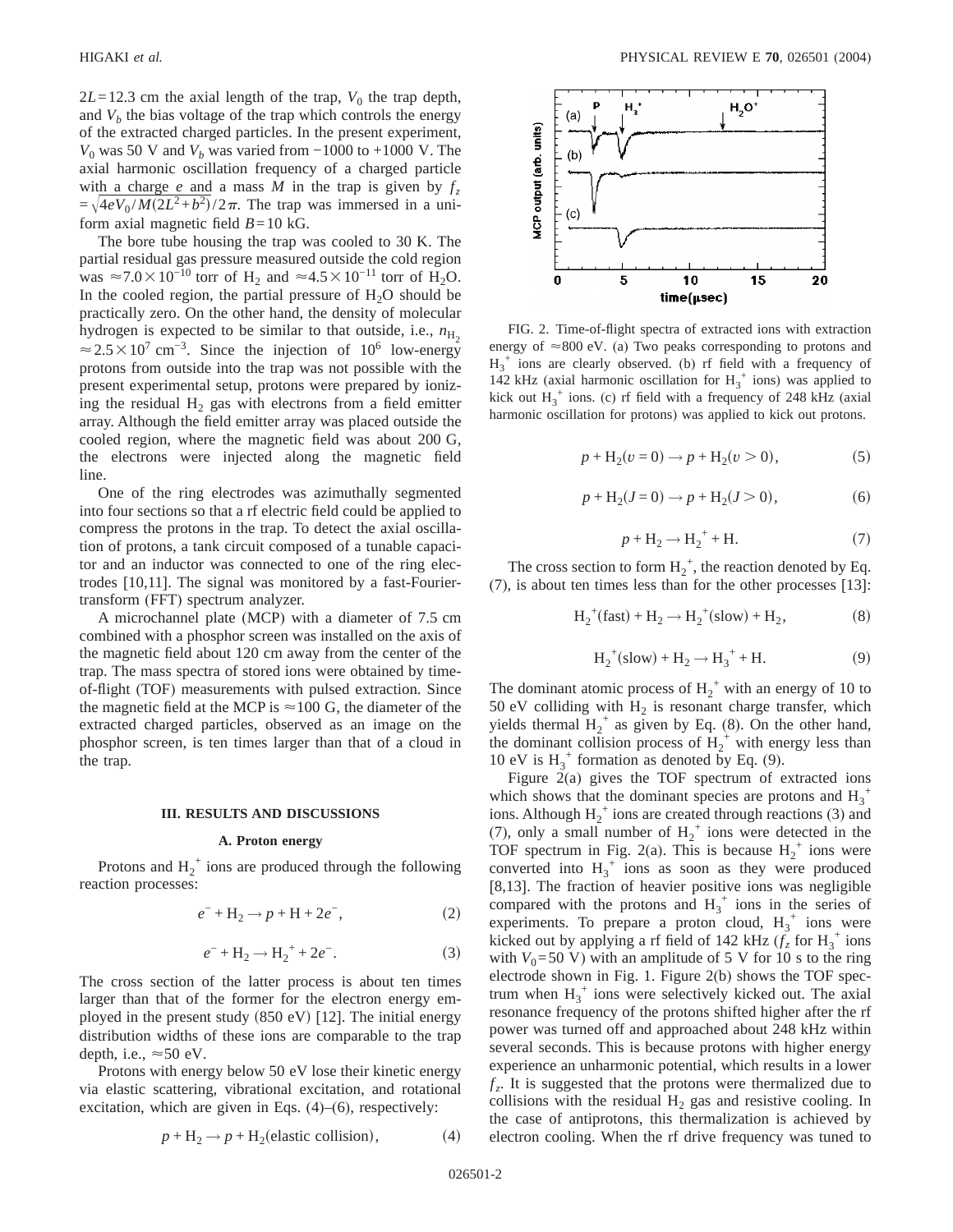

FIG. 3. The ratio between protons (solid circles) and  $H_3^+$  (solid triangles) as a function of time. The axial resonance frequency of protons (open squares) is also plotted. FIG. 4. The resonance frequency for the radial compression of

248 kHz ( $f<sub>z</sub>$  for protons with  $V<sub>0</sub>=50$  V), protons were kicked out, keeping  $H_3^{\dagger}$  in the trap as is seen in Fig. 2(c).

The temporal evolution of ion species in the trap was studied using the prepared proton cloud. Figure 3 shows the fraction of proton (solid circles) and  $H_3^+$  (solid triangles) as a function of storage time, which reveals that protons are converted to  $H_3^+$  ions. Since hydrogen molecules are the major component of the residual gas, the collision processes described by the combination of Eqs. (7)–(9) are the dominant reaction channels producing  $H_3^{\hat{+}}$  ions from protons. The rate equations of these reactions are approximated by

$$
\frac{dn_p}{dt} = -\gamma_1 n_p,\tag{10}
$$

$$
\frac{dn_{\text{H}_2}^+}{dt} = \gamma_1 n_p - \gamma_2 n_{\text{H}_2^+},\tag{11}
$$

$$
\frac{dn_{\text{H}_3}^+}{dt} = \gamma_2 n_{\text{H}_2^+},\tag{12}
$$

where  $n_p$ ,  $n_{\text{H}_2^{+}}$ , and  $n_{\text{H}_3^{+}}$  are the densities of protons,  $\text{H}_2^{+}$ ions, and  $H_3^{\hat{+}}$  ions, respectively. The reaction rates  $\gamma_i(i)$  $(1, 2)$  are given by  $\gamma_i = \sigma_i v n_{\text{H}_2}$ , where *v* is the relative velocity between the reactant ions and molecular hydrogen. The reaction cross section  $\sigma_1$  enters Eq. (7) and the effective reaction cross section  $\sigma_2$  enters Eqs. (8) and (9). A least squares fitting of the experimental data yields  $\gamma_1 \approx 5$  $\times 10^{-3}$  s<sup>-1</sup> and  $\gamma_2 \approx 2 \times 10^{-1}$  s<sup>-1</sup> which result in the dashed lines in Fig. 3. Since the density of molecular hydrogen in vacuum is  $n_{\text{H}_2} \approx 2.5 \times 10^7 \text{ cm}^{-3}$ , the average proton energy is estimated to be  $\approx$  5 eV with the cross sections given in Refs. [13,14]. The estimated proton energy is much higher than the temperature of the chamber wall. It is inferred that electrical noise from the power supplies heats up the trapped ions, or the higher energy simply reflects the proton energy that has a maximum cross section for the production of  $H_2^+$  in this energy range.

The open squares in Fig. 3 are the axial resonance frequency  $f<sub>z</sub>$  of protons detected with the tank circuit. It is clearly seen that  $f_z$  shifts lower as the number of  $H_3^+$  ions



protons (solid circles) and  $H_3^+$  ions (solid triangles) as a function of the particle number. Open circles and open triangles correspond to the second harmonic frequencies for the radial compression of protons and  $H_3^+$  ions, respectively. Solid circles are almost independent of the number of protons.

increases. This frequency shift is due to the additional electrostatic potential produced by  $H_3^+$  ions which deforms the external potential  $\phi_0(\rho, z)$  [15]. With the present experimental setup, the axial resonance of protons is detected until  $H_3^+$ ions exceed 50% of the trapped ions.

### **B. Radial compression**

The radial compression of trapped protons is important for improved extraction efficiency of the low-energy antiprotons. Radial compression of charged particles has been achieved either by sideband cooling in Penning traps or by a rotating electric field in Malmberg traps. The sideband cooling is accomplished by applying an inhomogeneous rf field at the sideband frequency  $f_s = f_z + f_m$ , where  $f_m$  is the magnetron frequency. Resonant heating of the axial oscillation and magnetron oscillation at  $f_s$  followed by cooling of the axial oscillation results in energy deposition to the magnetron oscillation and reduction of the magnetron radius [16]. A rotating electric field at a resonance frequency increases the angular momentum of rigid rotation of the plasma, which results in radial compression [6].

Here, a phase-shifted rf electric field was applied to the azimuthally segmented electrodes. Changing the frequency of the applied electric field, the images of extracted protons on the phosphor screen were observed. It was found that the resonance frequency of the externally applied rf for radial compression was about 243 kHz, almost independent of the number of protons ranging from  $3 \times 10^5$  to  $3 \times 10^6$ . The resonance width was about 2 kHz, which was probably widened due to imperfections of the applied potential  $\phi_0(\rho, z)$  and the image charge effect of a large number of protons. The image of trapped protons on the phosphor screen was about 2 cm in diameter after radial compression. Considering that the magnetic field inside the trap is 100 times stronger than that at the phosphor screen, the diameter of the proton cloud was estimated to be about 0.2 cm inside the trap. In Fig. 4, the resonance frequencies for the radial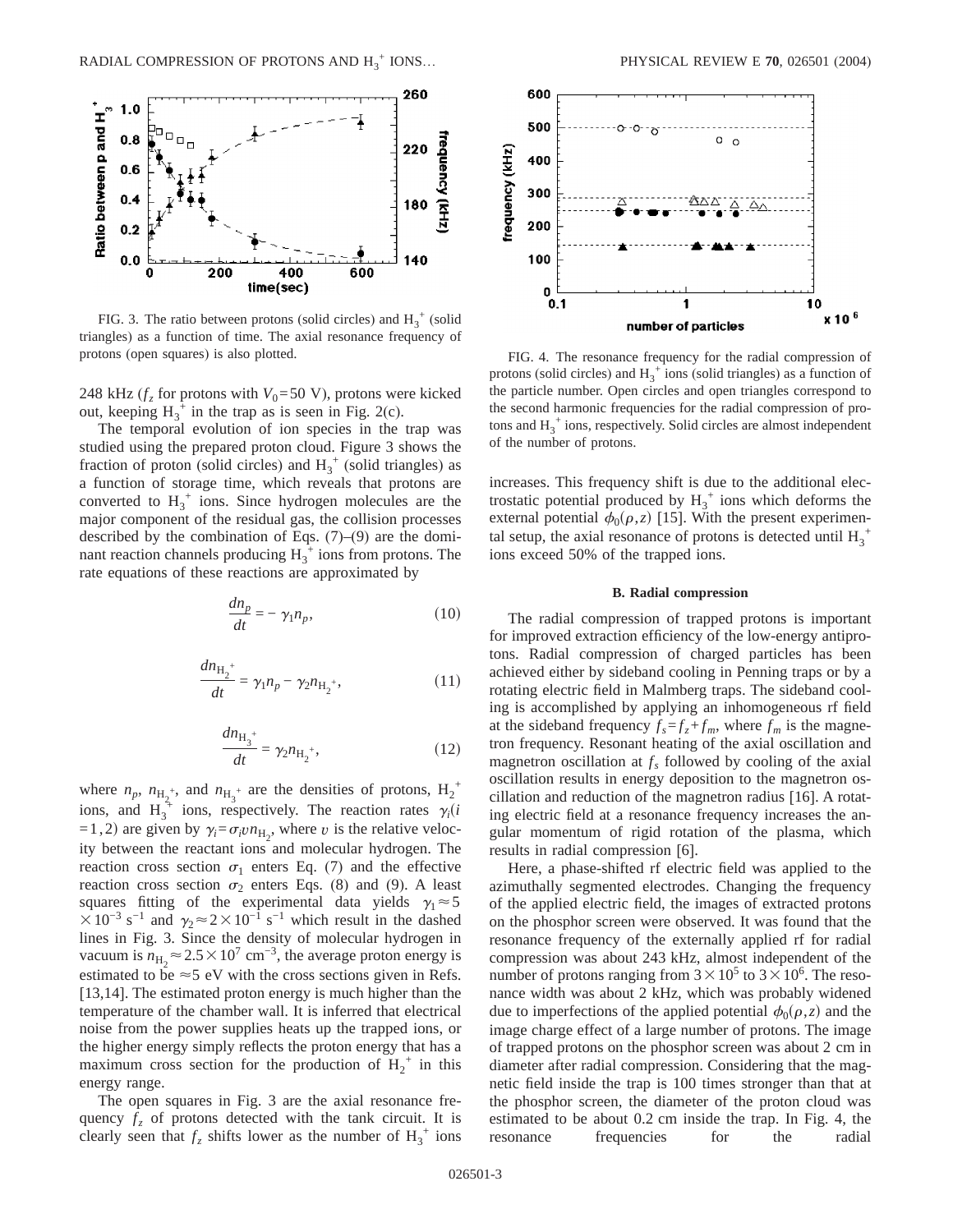compression of proton clouds are plotted as solid circles as a function of the proton number. Also shown are the resonance frequencies for the radial compression of  $H_3^+$  clouds (solid triangles), which are almost constant at 141 kHz. The open circles and open triangles correspond to the second harmonic frequency for the radial compression of protons and  $H_3^+$ ions, respectively. It is seen that the second harmonic frequency depends on the number of particles. Since the number of trapped antiprotons may fluctuate shot by shot, radial compression with the fundamental resonance frequency is more favorable.

Since the magnetron frequency  $f_m \approx f_z^2/2f_c$  is about 2 kHz with the cyclotron frequency  $f_c \approx 15$  MHz, the frequency  $f_s$  $=f_z + f_m$  for sideband cooling of a proton is estimated to be 250 kHz theoretically. The dotted lines in Fig. 4 represent the calculated frequencies for the sideband cooling of protons (250 kHz) and  $H_3^+$  ions (143 kHz) and their second harmonics (500 kHz and 286 kHz). Slight discrepancies exist the between theoretical and experimental values for all the resonances, probably due to small modifications of the effective potential induced by the large number of ions and small amounts of different ion species. In the present experimental conditions, it took about 100 s to compress protons with constant frequency  $f_s$ . It was observed that the conversion of protons into  $H_3^+$  was suppressed during radial compression, which is probably due to heating up of the proton cloud. The cross section  $\sigma_1$  becomes smaller at higher proton energy [13,14].

To estimate the parameters of the proton cloud before and after radial compression, the diameter of the proton cloud before the radial compression was assumed to be 2 cm, since the image of the extracted protons spread over the phosphor screen. Considering the fact that the number of protons is  $\approx$ 10<sup>6</sup> and that the proton energy is  $\approx$ 5 eV, the axial extent of the cloud is estimated to be 4 cm for  $V_0 = 50$  V. Thus, the density and Debye length of the cloud are  $1.2 \times 10^5$  cm<sup>-3</sup> and 4.8 cm, respectively. Although the diameter of the proton cloud was  $\approx 0.2$  cm after compression and thermalization, the axial length remains the same, because the decisive parameter is not the density but the proton energy in the present case. The density and Debye length of the cloud were 1.2  $\times$ 10<sup>7</sup> cm<sup>-3</sup> and 0.5 cm after the compression. It is noted that the Debye length remains larger than the radius of the proton cloud. If the Debye length becomes much shorter than the radius of the proton cloud, it behaves as a nonneutral plasma and the frequency for the radial compression will depend on the rigid rotation frequency of the plasma [6], which is about 2 kHz before compression and 17 kHz after compression. Therefore, sideband cooling is effective for radial compression of  $10<sup>6</sup>$  protons in the present experimental condition.

For the sideband cooling of antiprotons, residual  $H_2$  gas can be harmful when its density  $n_{\text{H}_2}$  becomes high. Thus, a lower density of residual  $H_2$  gas is favorable. In the present experiment, the residual  $H_2$  gas contributes to the cooling of the axial motion of protons in addition to the resistive cooling. The time constant for the cooling of protons by the residual  $H_2$  gas is estimated to be on the order of 100 s. Qualitatively, it is expected that the time necessary for the radial compression becomes longer when the residual  $H_2$ molecules are reduced. If necessary, a small amount of elec-



FIG. 5. A tank circuit signal with rf electric field applied for 3 s. The frequency of the externally applied rf field was swept from 150 to 250 kHz.

trons may be used in addition to the resistive cooling. In this case, the resonance frequency for the radial compression may be shifted a little.

When the rf for radial compression was swept, the compression time was drastically reduced to 3 s, which is quite short compared with the case of a fixed frequency  $f_s$ . Figure 5 shows the temporal evolution of the FFT spectrum detected by the tank circuit when the rf was swept from 150 to 250 kHz. In Fig. 5, after protons were selected inside the trap, the rf field was applied for 3 s. On applying the rf field, it was observed that the image of the extracted protons on the phosphor screen became smaller, with a diameter of 2 cm. At the same time,  $f<sub>z</sub>$  shifts about 4 kHz lower when the proton cloud is compressed. Since the TOF spectrum showed that there were no  $H_3^+$  ions after compression, this axial resonance frequency shift was not due to the creation of  $H_3^+$  ions as observed in Fig. 3.

The axial resonance frequency shift associated with the radial compression can be explained as follows. The multiring trap is not designed for the precision spectroscopy of trapped particles but for the efficient electron cooling of a large number of energetic antiprotons. Therefore, there is an anharmonicity expressed by the next higher term in the Laplace expansion of the potential  $\phi_1(\rho, z) = A_1(3\rho^4 - 24\rho^2 z^2)$  $+8z<sup>4</sup>$  [17] in addition to the zeroth order potential  $\phi_0(\rho, z)$  $=A_0(\rho^2-2z^2)$ . This anharmonicity shifts the axial harmonic frequency  $f_z$  as a function of the radius of the proton cloud; the shift is given by  $f_z[1 + (6A_1 / A_0)(r^2)_{av}]$ , where  $(r^2)_{av}$  is the averaged radial distribution [17]. The sign of the shift is determined by the coefficient  $A_1$ . In the present experiment,  $f<sub>z</sub>$  shifts 4 kHz lower when the proton cloud is compressed radially. Considering that the radius of the proton cloud is 1 cm before the compression,  $A_1/A_0 \approx 3 \times 10^{-3}$  cm<sup>-2</sup> is estimated for the multiring trap. Although the physical explanation of this quick compression is unknown at the moment, it is very useful for the AD cycle of about 90 s.